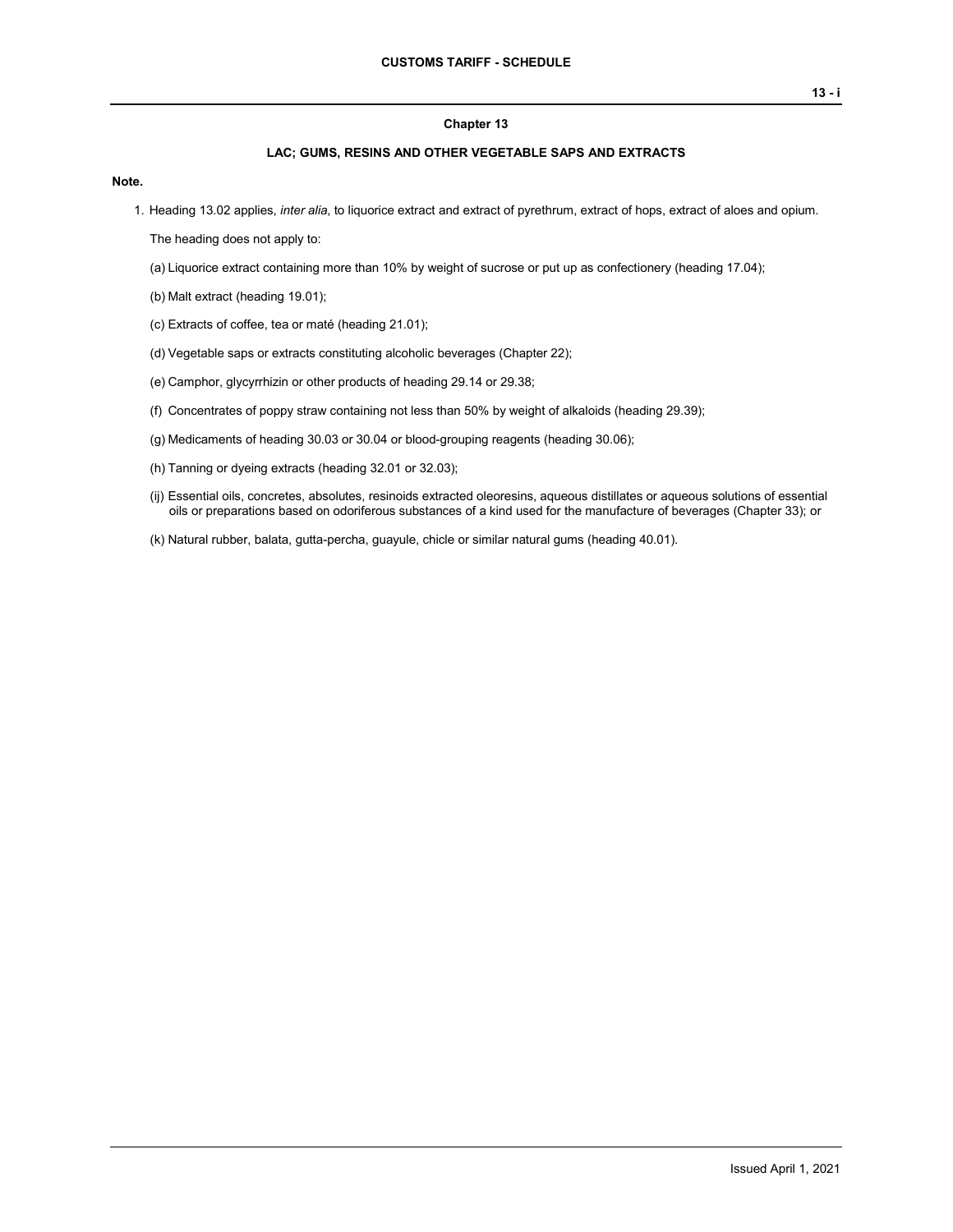## **CUSTOMS TARIFF - SCHEDULE**

| <b>Tariff</b><br>Item   | <b>SS</b> | <b>Description of Goods</b>                                                                                                                                                            | Unit of<br>Meas. | <b>MFN</b><br><b>Tariff</b> | <b>Applicable</b><br><b>Preferential Tariffs</b>                                                                               |
|-------------------------|-----------|----------------------------------------------------------------------------------------------------------------------------------------------------------------------------------------|------------------|-----------------------------|--------------------------------------------------------------------------------------------------------------------------------|
| 13.01                   |           | Lac; natural gums, resins, gum-resins and oleoresins (for example,<br>balsams).                                                                                                        |                  |                             |                                                                                                                                |
|                         |           | 1301.20.00 00 -Gum Arabic                                                                                                                                                              | KGM              | Free                        | CCCT, LDCT, GPT,<br>UST, MXT, CIAT, CT,<br>CRT, IT, PT, COLT, JT,<br>PAT, HNT, KRT, CEUT,<br>UAT, CPTPT,<br>UKT: Free          |
| 1301.90.00              |           | -Other                                                                                                                                                                                 | KGM              | Free                        | CCCT, LDCT, GPT,<br>UST, MXT, CIAT, CT,<br>CRT, IT, PT, COLT, JT,<br>PAT, HNT, KRT, CEUT,<br>UAT, CPTPT,<br>UKT: Free          |
| 13.02                   |           | Vegetable saps and extracts; pectic substances, pectinates and<br>pectates; agar-agar and other mucilages and thickeners, whether or not<br>modified, derived from vegetable products. | KGM              |                             |                                                                                                                                |
|                         |           | -Vegetable saps and extracts:                                                                                                                                                          |                  |                             |                                                                                                                                |
| 1302.11.00 00 - - Opium |           |                                                                                                                                                                                        | KGM              | Free                        | CCCT, LDCT, UST,<br>MXT, CIAT, CT, CRT,<br>IT, PT, COLT, JT, PAT,<br>HNT, KRT, CEUT, UAT,<br>CPTPT, UKT: Free                  |
|                         |           | 1302.12.00 00 - - Of liquorice                                                                                                                                                         | <b>KGM</b>       | Free                        | CCCT, LDCT, GPT,<br>UST, MXT, CIAT, CT,<br>CRT, IT, NT, SLT, PT,<br>COLT, JT, PAT, HNT,<br>KRT, CEUT, UAT,<br>CPTPT, UKT: Free |
|                         |           | 1302.13.00 00 - - Of hops                                                                                                                                                              | KGM              | Free                        | CCCT, LDCT, GPT,<br>UST, MXT, CIAT, CT,<br>CRT, IT, NT, SLT, PT,<br>COLT, JT, PAT, HNT,<br>KRT, CEUT, UAT,<br>CPTPT, UKT: Free |
|                         |           | 1302.14.00 00 - - Of ephedra                                                                                                                                                           | <b>KGM</b>       | Free                        | CCCT, LDCT, GPT,<br>UST, MXT, CIAT, CT,<br>CRT, IT, NT, SLT, PT,<br>COLT, JT, PAT, HNT,<br>KRT, CEUT, UAT,<br>CPTPT, UKT: Free |